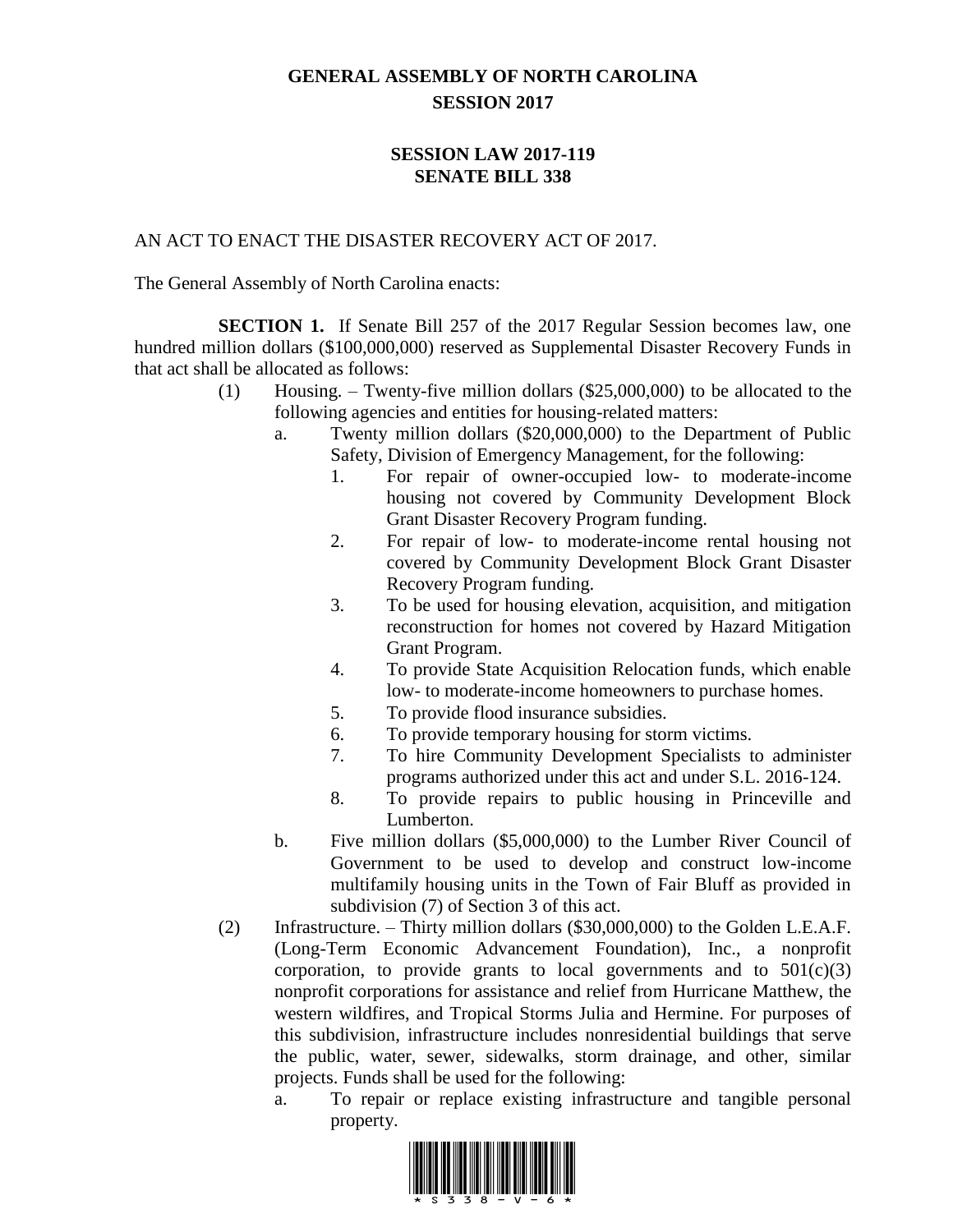- b. To replace or improve existing infrastructure to support hazard mitigation.
- c. To construct infrastructure to support (i) hazard mitigation and (ii) the development of new residential structures in area outside the 100-year floodplain.
- (3) Agricultural. Twenty million dollars (\$20,000,000) to the Department of Agriculture and Consumer Services, Division of Soil and Water Conservation, for stream debris removal and nonfield farm road repairs and for supplemental funding of the Agricultural Water Resources Assistance Program to support disaster-related farm pond and dam repairs. The Department may allocate up to one million dollars (\$1,000,000) to be used for drought relief in the counties identified in subsection (b) of Section 2 of this act.
- (4) Community colleges. Two million seven hundred thousand dollars (\$2,700,000) to the Community College System Office for the 2017-2018 fiscal year. The Community College System Office shall transfer the entire sum into a budget stabilization reserve in Budget Code 16800 to be used to offset the impact of community college enrollment declines related to Hurricane Matthew. When calculating the enrollment growth budget request for the 2018-2019 fiscal year, the North Carolina Community College System Office shall adjust the full-time equivalent (FTE) enrollment to reflect the FTE lost due to Hurricane Matthew.
- (5) Federal match. Twenty-two million three hundred thousand dollars (\$22,300,000) to the State Emergency Response and Disaster Relief Fund to provide the State match for federal disaster assistance programs.

**SECTION 2.** Applicability.  $-$  (a) Except as provided in subsection (b) of this section, this act applies in the North Carolina counties that were any of the following:

- (1) Declared a major disaster by the President of the United States under the Stafford Act (P.L. 93-288) as a result of Hurricane Matthew, wildfires in the western part of the State, Tropical Storm Julia, or Tropical Storm Hermine.
- (2) Part of the emergency area set forth in any of the following gubernatorial executive orders: Executive Order No. 97 (September 1, 2016), Executive Order No. 103 (September 22, 2016), Executive Order No. 107 (October 3, 2016), Executive Order No. 115 (November 16, 2016), or Executive Order No. 116.

**SECTION 2.(b)** The funds allocated for drought relief under subdivision (3) of Section 1 of this act apply to 20 counties in western North Carolina that have been declared a federal disaster by the Secretary of the United States Department of Agriculture due to the prolonged drought.

**SECTION 3.** Implementation. – The following actions and policy shall be taken to implement this section:

- (1) The Governor may establish part-time and full-time personnel positions to implement this act. Positions established under this section are time limited and exempt from the State Human Resources Act.
- (2) The Governor shall establish advisory councils to advise relevant State agencies on hurricane relief and recovery efforts and to ensure input from representatives of affected communities and groups.
- (3) If a person's home is relocated or purchased with funds from the Hazard Mitigation Grant Program or the State Acquisition and Relocation Fund, the State Emergency Response and Disaster Relief Fund is subrogated to the person's rights under any insurance coverage for the damage to the home and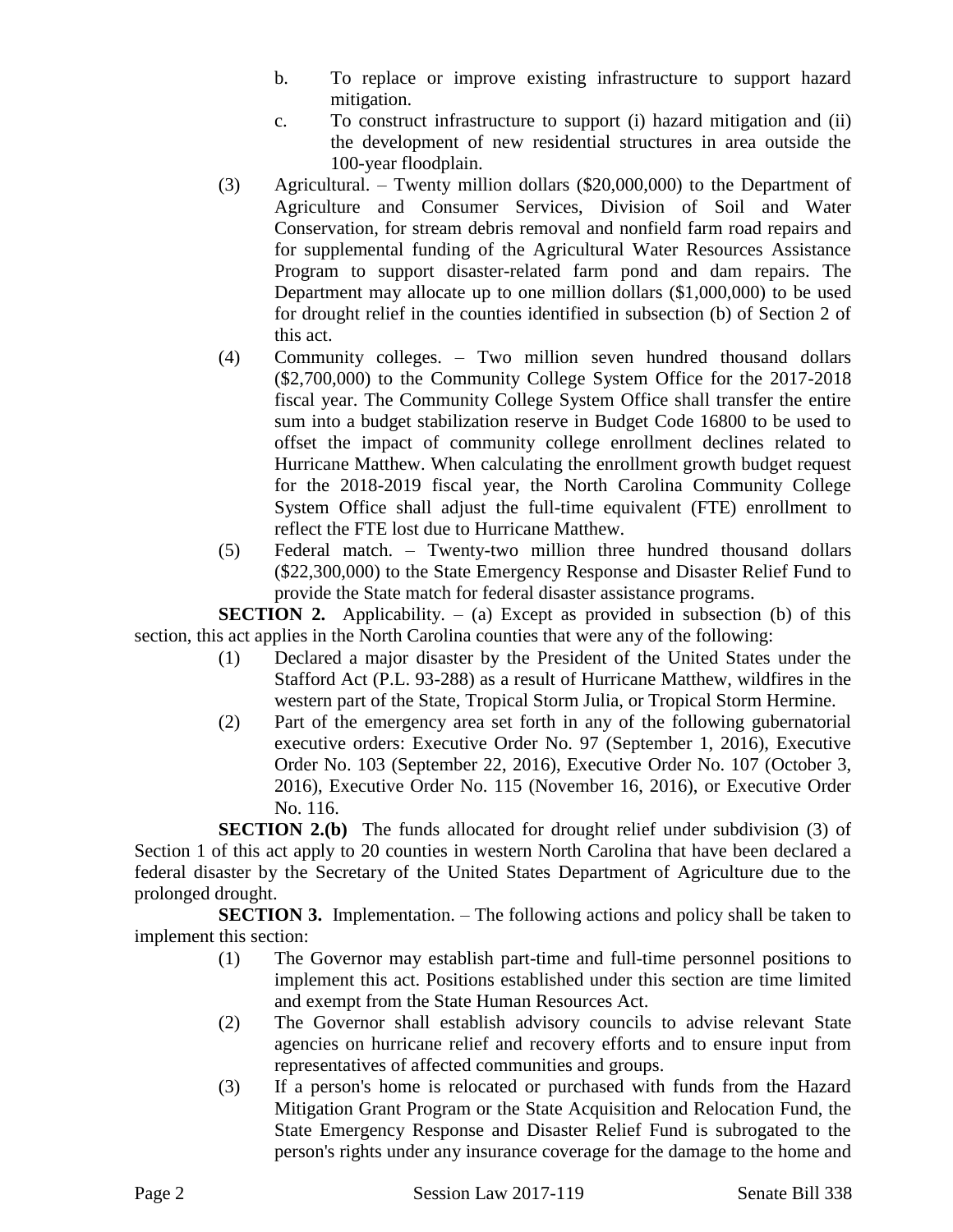any monies received from the insurance coverage shall be paid to the State Emergency Response and Disaster Relief Fund. The Division of Emergency Management shall ensure that those potentially affected by this section are notified of, and adhere to, its requirements.

- (4) It is the intent of the General Assembly to continue to review the funds appropriated by Congress and to consider actions needed to address any remaining unmet needs. It is also the intent of the General Assembly to review the adequacy of the measures funded in this act and S.L. 2016-124.
- (5) No State funds appropriated in this act may be expended for the construction of any new residence within the 100-year floodplain unless the construction is in an area regulated by a unit of local government pursuant to a floodplain management ordinance and the construction complies with the ordinance. As used in this section, "100-year floodplain" means any area subject to inundation by a 100-year flood, as indicated on the most recent Flood Insurance Rate Map prepared by the federal Emergency Management Agency under the National Flood Insurance Program.
- (6) Homeowners in the 100-year floodplain who receive homeowner's housing assistance pursuant to this act shall have in effect federal flood insurance, if available, as a precondition to receipt of State homeowner's housing assistance for losses resulting from future flooding.
- (7) All the following shall apply to the funds allocated to the Lumber River Council of Government as provided in sub-subdivision (1)b. of Section 1 of this act:
	- a. The Housing Finance Agency (HFA) shall coordinate with the Lumber River Council of Government (COG) to create a 30- to 35-unit multifamily affordable housing complex (housing complex) within the Fair Bluff Town limits. All funds allocated to the COG under this act shall be used solely for the development, management, maintenance, and preservation of the housing complex. When filling units in the affordable housing complex, priority shall be given to low-income residents of Fair Bluff affected by the flooding and damage caused by Hurricane Matthew.
	- b. The COG shall create an entity that shall hold the ownership interest in the housing complex (ownership entity) and the HFA shall advise the COG on the creation of the ownership entity. The ownership entity shall determine the exact number of units to be constructed for the housing complex. The HFA shall advise the ownership entity regarding the bidding process for the selection of a builder to construct the housing complex.
	- c. The ownership entity shall follow guidelines developed by the HFA when establishing qualifications for residents that will achieve the goals established by the ownership entity. The HFA shall assist the ownership entity in the selection of a management company to operate the housing complex and the HFA shall have approval authority over the management agreement. Additionally, the HFA shall approval authority regarding any changes in the management agreement for the housing complex for a period of 15 years beginning after the initial date of occupancy.
	- d. All funds generated by the housing complex through fees and rents shall remain with the ownership entity for the maintenance, repair, upkeep, and continuation of the housing complex and the ownership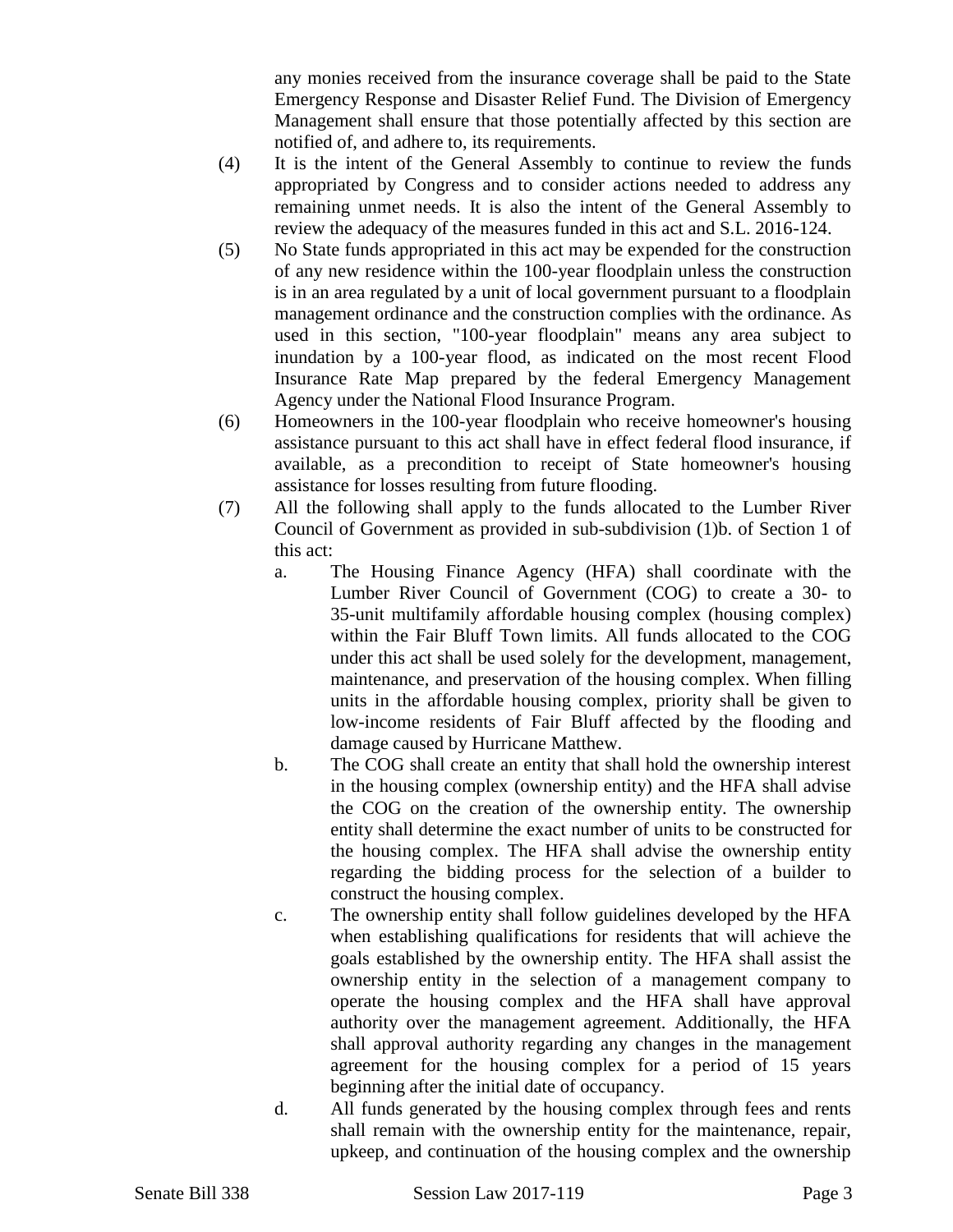entity shall provide the Town of Fair Bluff and the HFA biannual reports on the status of the housing complex.

- e. On or before April 1 of each year, the HFA shall report to the Joint Legislative Oversight Committee on General Government and the Fiscal Research Division on the housing complex. The report shall include at least all of the following information:
	- 1. The average number of tenants occupying the housing complex.
	- 2. The amount of rent collected.
	- 3. A summary of repairs and general maintenance conducted on units in the housing complex.
	- 4. Any suggestions to improve the housing complex.

**SECTION 4.** Limitation. – The Governor may not use the funds described in this act to make budget adjustments under G.S. 143C-6-4 or to make reallocations under G.S. 166A-19.40(c). Nothing in this act shall be construed to prohibit the Governor from exercising the Governor's authority under these statutes with respect to funds other than those described in this act.

The Governor shall also ensure that funds allocated in this act are expended in a manner that does not adversely affect any person's or entity's eligibility for federal funds that are made available, or that are anticipated to be made available, as a result of Hurricane Matthew, the western North Carolina wildfires, or Tropical Storms Julia and Hermine. The Governor shall also, to the extent practicable, avoid using State funds to cover costs that will be, or likely will be, covered by federal funds.

**SECTION 5.** No Reversion of Funds. – Funds described in Section 1 of this act shall remain available to implement the provisions of this act until the General Assembly directs the reversion of any unexpended and unencumbered funds. G.S. 143C-6-23(f1)(1) shall not apply to funds described in Section 1 of this act.

**SECTION 6.** Reporting Requirements. – The Office of State Budget and Management shall report to the chairs of the House of Representatives and Senate Appropriations Committees and to the Fiscal Research Division of the General Assembly on the implementation of this section on a monthly basis and shall also provide any additional reports or information requested by the Fiscal Research Division. Each report required by this section shall include information about all funds expended or encumbered pursuant to this act as of the date of the report, regardless of which State agency or non-State entity administers the funds. Non-State entities that administer or receive any funds appropriated in this act shall assist and fully cooperate with the Office of State Budget and Management in meeting the Office's obligations under this section.